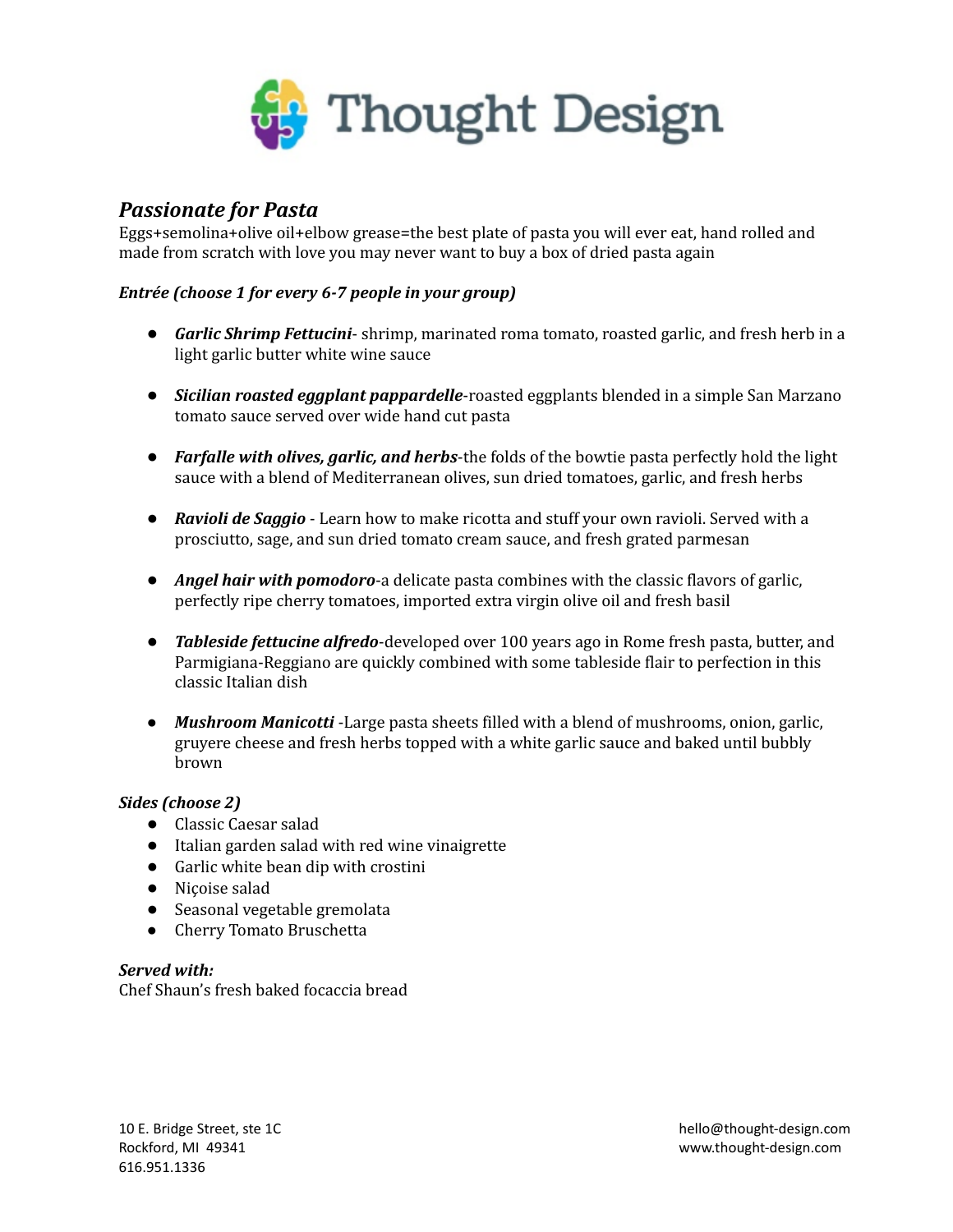

## *Taco Fiesta*

From fresh pressed tortillas to tacos pastor and everything in between, this class will teach you everything you need to know to throw your own amazing taco party

## *Entrée (choose 1)*

- *Chicken pastor*-a delicious combination of golden seared pineapple, a made from scratch Guajillo chili sauce, and tender shredded chicken
- *Taco de Papas* -roasted poblano peppers, roasted seasoned potatoes, rojo sauce, and onions combined with pico de gallo and queso fresco
- *Carnitas*-delicious roasted pork with just a hint of savory spice shredded and pan fried golden brown
- *Hinojo*-Vegetarian taco with caramelized fennel, roasted purple potatoes, broccolini, Moroccan Chermoula, and garlic agliata
- *Birria-* Slow roasted beef fried crispy in a corn tortilla with a savory pan dipping sauce fresh cilantro and chopped onion

## *Choose 1:*

- Corn tortillas
- Flour tortillas
- Areapas

## *Sides (choose 2)*

- Pineapple kale and avocado salad
- Roasted poblano and corn chopped salad
- Classic yellow rice
- Black bean and corn pilaf
- Latin black beans
- Drunken beans
- Peruvian Jicama slaw

## *Served with:*

Assorted salsas, hot sauces, and tortilla chips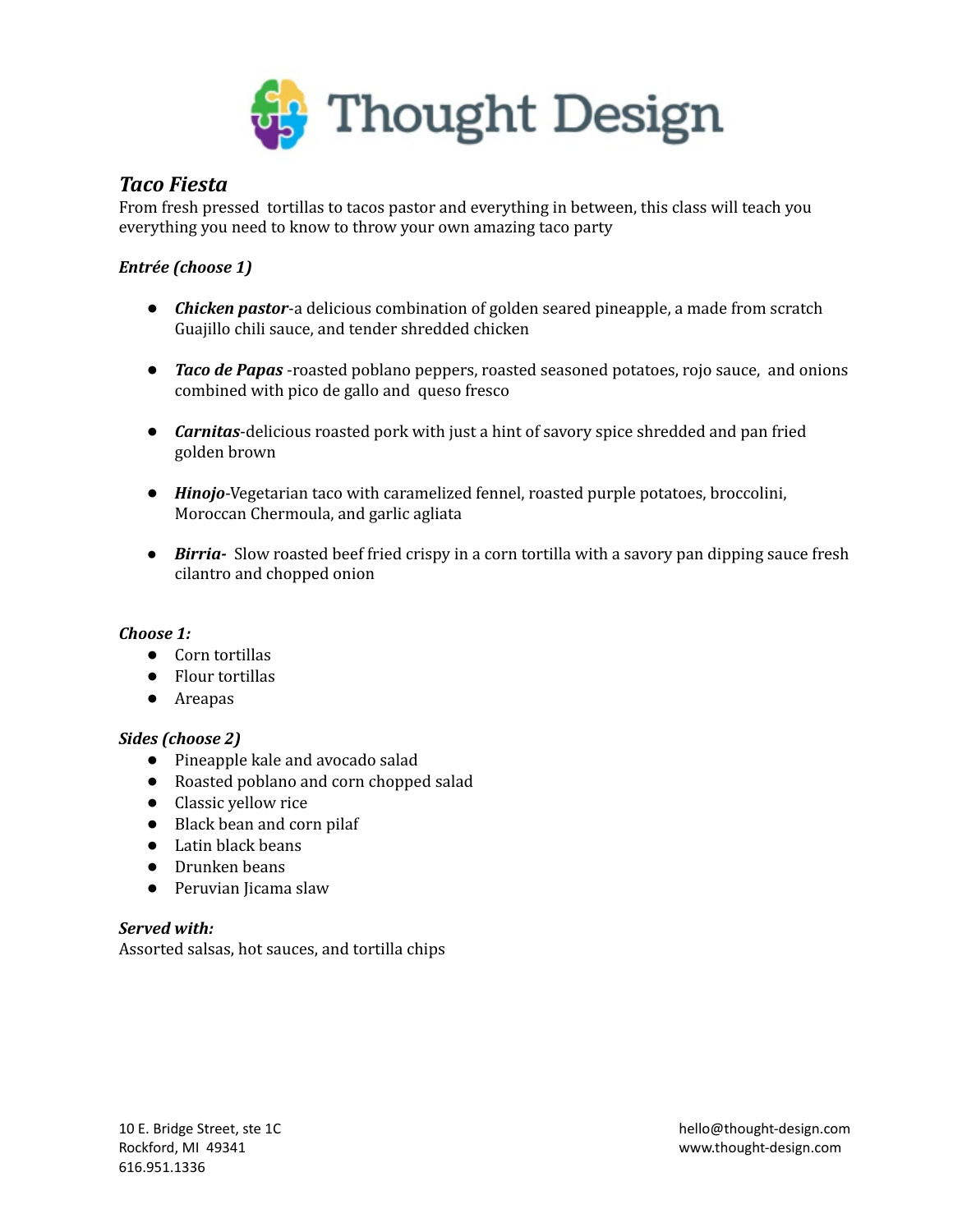

## *You Can't Beat-a My Pita*

We start with fresh off the griddle flatbreads and then top them with an amazing array of fresh flavors inspired from the Middle East and North Africa

## *Entrée (choose 1)*

- *Falafel*-crispy fritters made from a blend of chickpeas, cilantro, parsley, garlic, and spices
- *Chicken shawarma*-pan braised chicken marinated in a blend of lemon, olive oil, cumin, cardamom, and coriander
- *Spiced lamb*-fresh ground lamb seasoned with a blend of savory spices and pan fried in crusty golden-brown patties

## *Sides (choose 2)*

- Sweet potato and peanut soup
- Couscous
- Moroccan carrot salad
- Quinoa tabbouleh
- Algerian fennel and olive salad
- Greek orzo pasta
- Cucumber tomato salad
- Roasted Garlic hummus

## *Served with:*

Fresh flatbreads, tzatziki, and fresh vegetables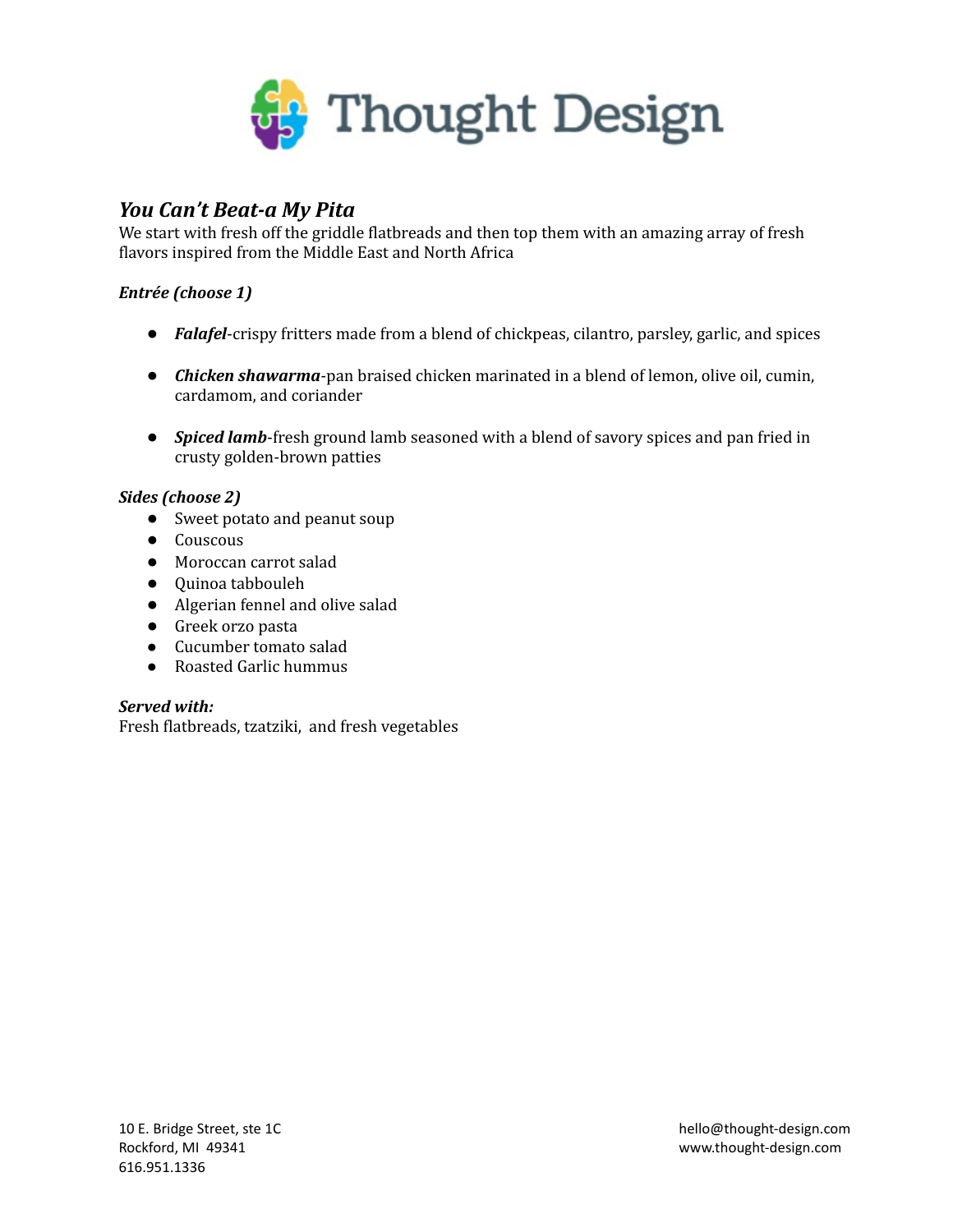

## *Iberian Interlude*

Have a laid-back experience as we prepare a delicious pan of paella and while we wait for the rice to cook, teams prepare classic tapas to share and enjoy

### *Entrée (choose 1)*

*Each dish of paella starts with a rich sauté of vegetable base of garlic, onions, and tomato in Spanish olive oil, medium grain rice, saffron, aromatics, broth, and topped with peas, roasted red peppers, parsley and lemon*

- *Mushroom, eggplant, and leek*-a vegetarian/vegan option for those looking for the essence of the dish without the meat
- *Chicken and chorizo*-the classic combination of chorizo and chicken just without the seafood
- *Chicken, chorizo, and shrimp*-the classic version of this festive meal
- *Roasted salmon, shrimp, and shells-*an all seafood version usually found in the coastal regions of Spain

#### *Served with:*

- Flaming chorizo and peppers
- Spanish tomato bread
- Pan roasted garlic mushrooms
- Vegetables a' la plancha
- And/or other assorted seasonal tapas and fresh baked bread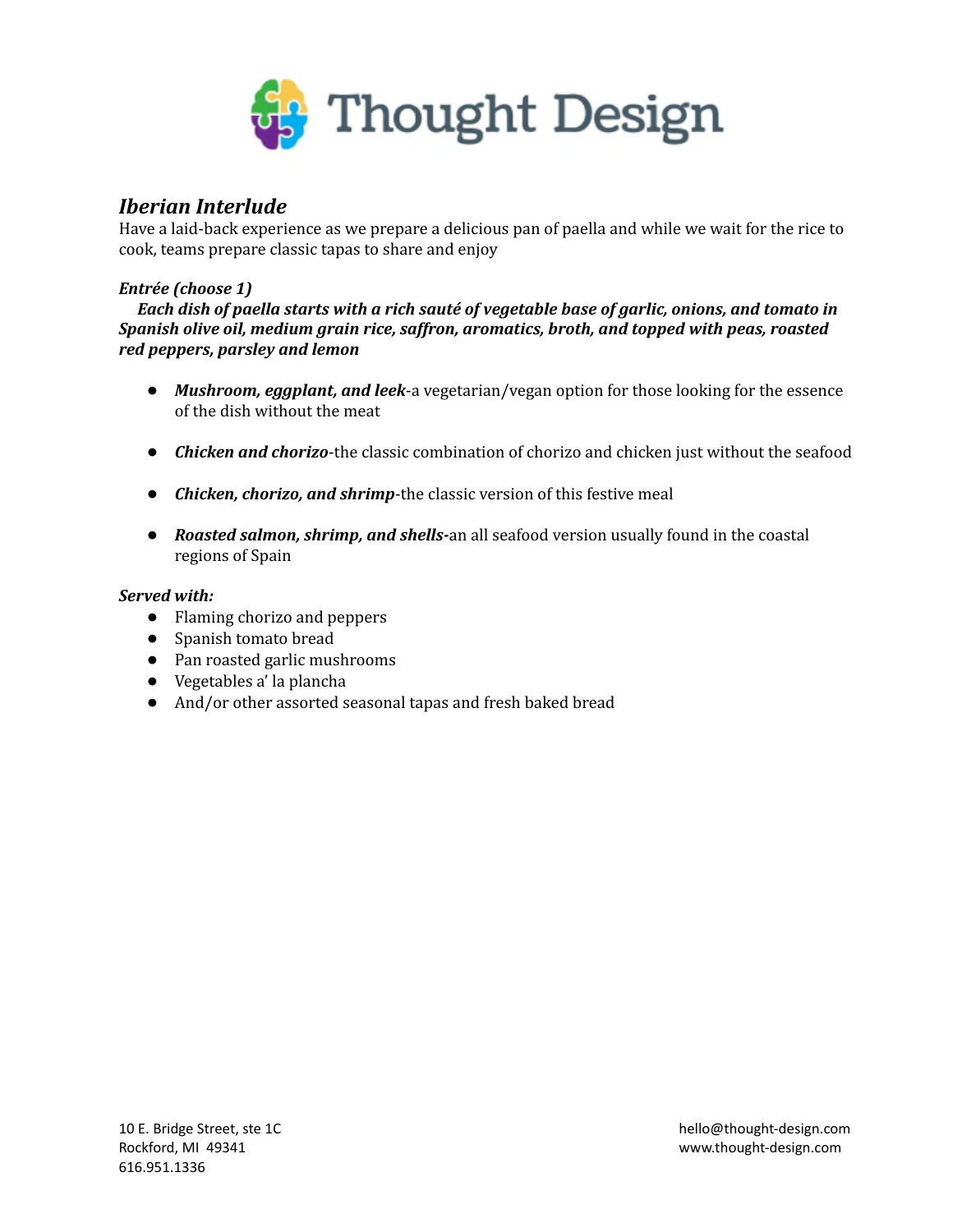

## *Thai One On*

One of the most interesting and delicious types of cuisine in the world, the food of Thailand fuses elements of Indian and Chinese cooking while remaining distinctly Thai…join us and enjoy some of our favorite recipes from Thailand

## *Entrée (choose 1)*

- *Chicken with basil*-long considered peasant food this simple dish of ground chicken, garlic, shallots, and chilies is complimented by loads of fresh Thai basil and a hint of plum sauce
- *Pad Thai*-the perfect pairing of sweet shrimp, sour tamarind, crunchy peanuts, bean sprouts, scallions makes this one of the most iconic Thai noodle dishes
- *Red Curry Noodles* a stir fry with a perfect balance of sweet, savory and spice, with mixed vegetables, rice noodles and chicken. Topped with Thai basil
- *Coconut curry stew*-a fragrant hand ground curry paste of ginger and garlic paired with rich coconut milk and vegetables then simmered to perfection and served over rice **(choose chicken, shrimp, pork, beef or vegetable)**
- *Drunken noodles*-the best late-night noodles ever, tender marinated flank steak and chewy fresh noodles in a sweet and salty sauce with Asian broccoli
- *Thai fried rice*-a less known version of the Chinese classic uses thick and sweet black soy to balance a spicy blend of chilies and garlic **(choose chicken, shrimp, pork, beef or vegetable)**

## *Sides (choose 2)*

- Fragrant Jasmine Rice
- Green papaya salad
- Lemongrass soup
- Fresh veggie spring rolls
- Sweet corn fritters
- Rice noodle salad
- Asian cucumber salad
- Lettuce wraps